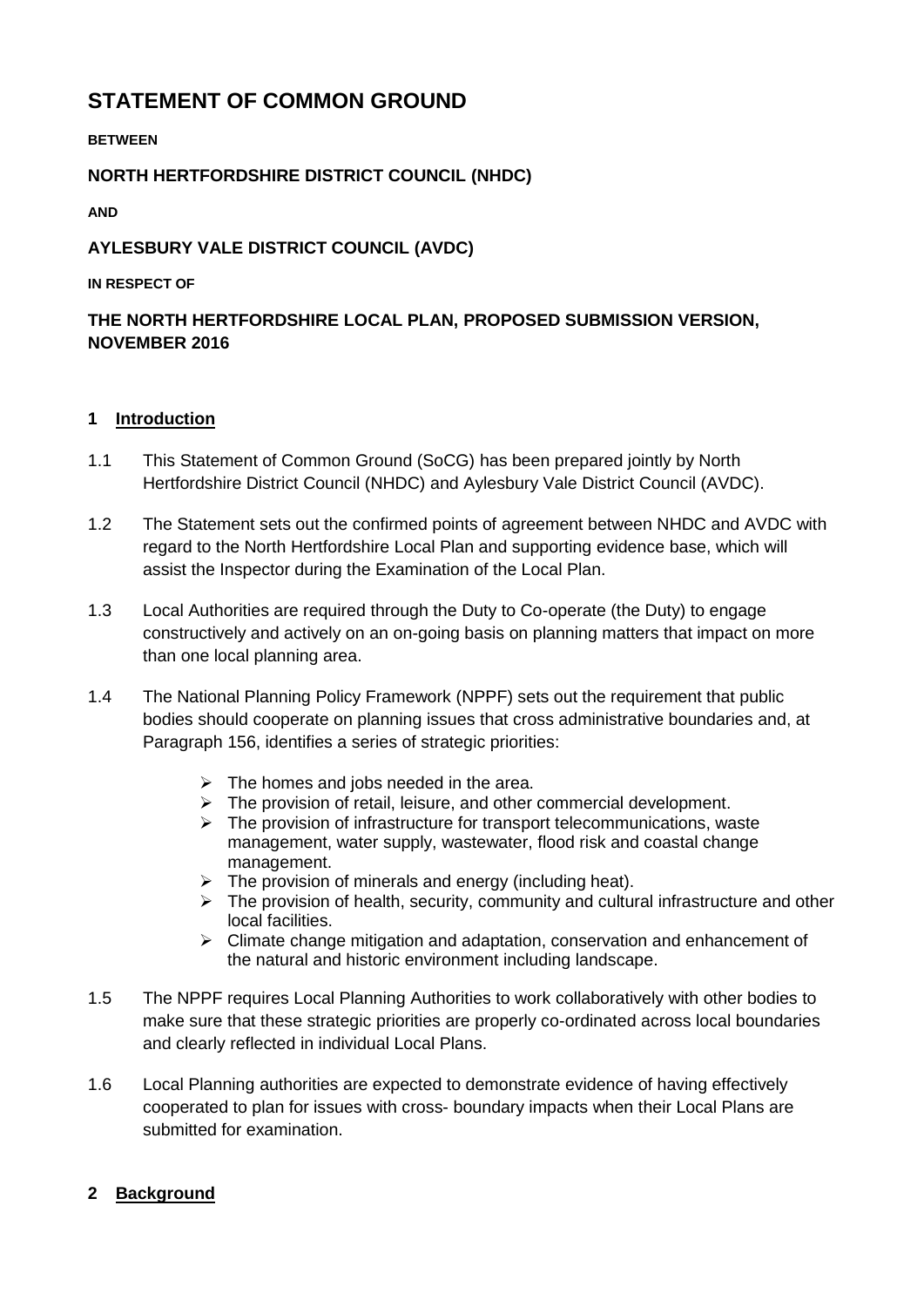2.1 AVDC did not submit representations to NHDC's Proposed Submission Local Plan (2016); however this SoCG has been drafted as a result of the production of the Luton HMA Growth Study.

# **3 Duty to Cooperate**

- 3.1 As set out in the North Hertfordshire Duty to Cooperate statement, NHDC and AVDC have co-operated constructively, actively and on an on-going basis of the plan's production.
- 3.2 AVDC has responded when appropriate to public consultations and liaised with Officers as the Local Plan process has developed which has helped inform both the strategy and policy framework within the plan.
- 3.3 AVDC have commented when appropriate on the North Herts Local Plan at key stages and raised no issues under duty to cooperate. AVDC is satisfied that the requirements of the Duty and the NPPF have been met in relation to the North Hertfordshire Local Plan

# **4 Agreed Matters**

- 4.1 NHDC and AVDC agree that the North Hertfordshire Local Plan, November 2016 is sound insofar as it relates to matters covered by the Duty to Co-operate.
- 4.2 There is agreement between the authorities that other than the Luton Housing Market Area, there are no other strategic cross-boundary issues owing to the lack of a shared boundary and the limited relationships and links that exist between the two authorities. As such only the Luton HMA and Luton's unmet need is detailed below.

# **Luton HMA and Unmet Housing Need from Luton**

- 4.3 NHDC and AVDC **agree** that there is a significant level of unmet housing need arising from the Luton Borough Council (LBC) authority area and that this has been quantified as approximately 9,300 dwellings following an update of the Luton SHLAA (2016).
- 4.4 The Luton Housing Market Area Growth Options Study was undertaken by Luton Borough Council, North Hertfordshire District Council, Central Bedfordshire Council and Aylesbury Vale District Council (March 2017). The conclusions of the study are **agreed** as unmet housing need arising from Luton within the Luton HMA could be accommodated on sites within the HMA area. However, other than Luton BC, the level of need to be delivered within each of the authority areas is yet to be tested through each of the Local Plan processes.
- 4.5 AVDC **agrees** that NHDC can contribute 1,950 new homes towards the unmet housing needs of Luton during the NHDC plan period 2011-2031. It is additionally **agreed** that the allocations to the east of Luton (EL1, 2 and 3) are the appropriate scale and extent to ensure NHDC has made sufficient contribution to the unmet need arising from Luton.